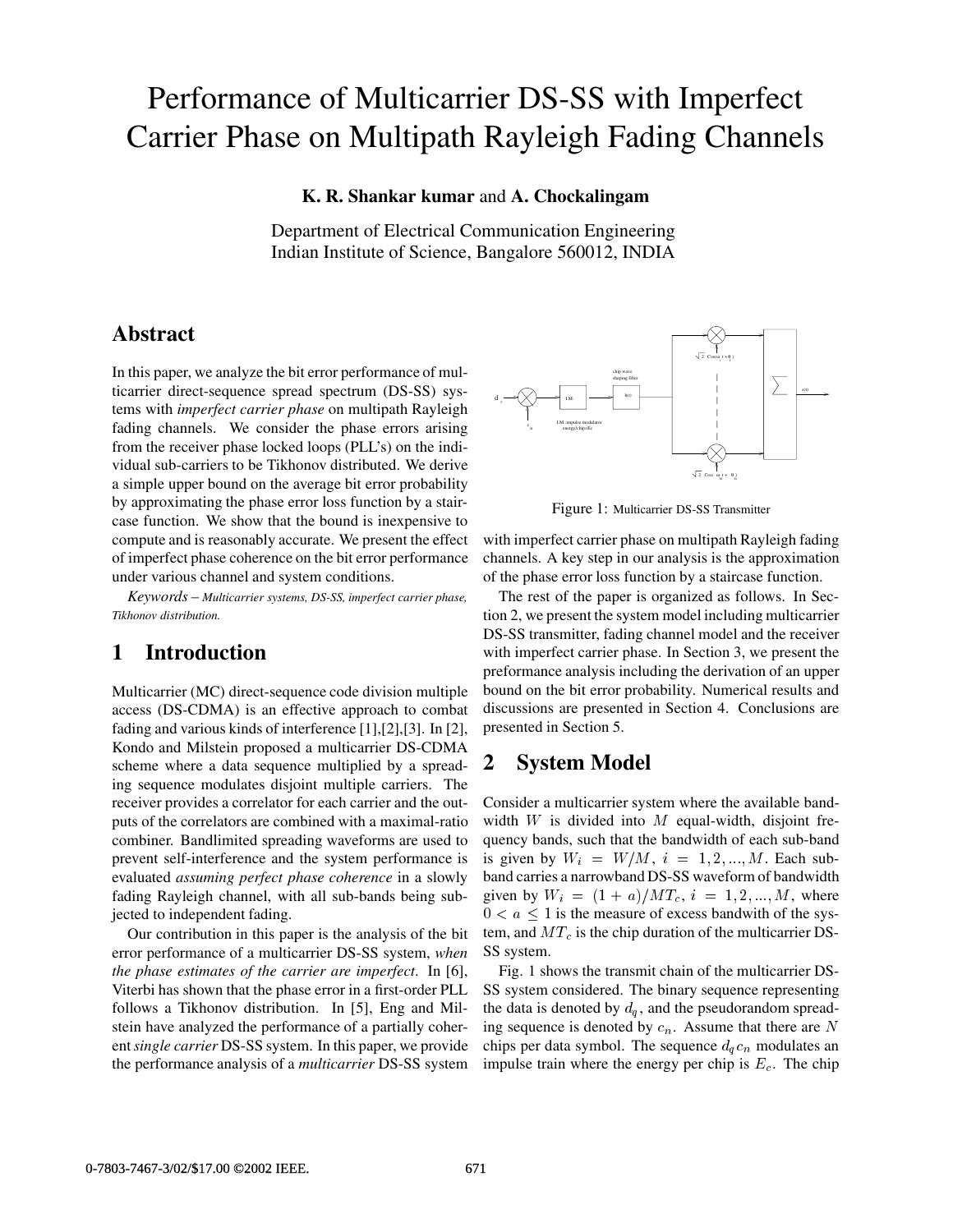

Figure 2: Multicarrier DS-SS Receiver with imperfect carrier phase

wave shaped signal then modulates multiple sub-carriers with frequencies  $\omega_1, \omega_2, \ldots, \omega_M$  and phases  $\theta_1, \theta_2, \ldots, \theta_M$ . The transmitted signal  $s(t)$  is given by

$$
s(t) = \sqrt{2E_c} \sum_{n = -\infty}^{\infty} d_q c_n h(t - nMT_c) \sum_{i=1}^{M} \cos(\omega_i t + \theta_i),
$$
 exponential distributions bec:  
(1)

where  $q = \lfloor n/N \rfloor$ ,  $h(t)$  is the impulse response of the chip wave shaping filter, and  $\theta_i$  is the  $i^{th}$  sub-carrier's random phase uniformly distributed over  $[0, 2\pi]$ .

As in [2], we assume that the multipath fading on individual sub-carriers is frequency non-selective and that all sub-bands are subject to independent fading<sup>1</sup>. Consequently, the channel transfer function of  $i^{th}$  sub-band can be characterized by  $\alpha_i e^{j\phi_i}$ , where  $\alpha_i$  represents the fade amplitude on the  $i<sup>th</sup>$  sub-carrier which is a Rayleigh random variable with  $E[\alpha_i^2] = 1$ , and  $\phi_i$  is the channel introduced random phase on the  $i^{th}$  sub-carrier which is a uniform random variable over [0,  $2\pi$ ]. The received signal  $r(t)$  is then given by

$$
r(t) = \sqrt{2E_c} \sum_{n = -\infty}^{\infty} d_q c_n h(t - nMT_c - \tau)
$$
 (2)  

$$
\sum_{i=1}^{M} \alpha_i \cos(\omega_i t + \theta'_i) + n(t),
$$

where  $\theta_i' = \theta_i + \phi_i$  and  $n(t)$  is the AWGN with a psd of  $n_{0}/2$ .

Fig. 2 shows the multicarrier DS-SS receiver with imperfect carrier phase. We assume that the chip matched filter satisfies the Nyquist criterion to guarantee that the DS waveforms on individual sub-carriers do not overlap. With  $H(f)$ , the Fourier transform of the chip wave shaping filter impulse response  $h(t)$ , we define  $x(t) \equiv$  $F^{-1}|H(f)|^2$ , and assume  $\int_{-\infty}^{\infty} |H(f)|^2 df = 1$ . In the <sup>t</sup> performance analyses in [2],[4], perfect knowledge of the phases of all sub-carriers has been assumed. However, the locally generated sub-carriers typically contain random phase errors arising from the PLLs used to track the individual sub-carriers. Accordingly, we assume that the

locally generated sub-carriers have the phases

$$
\ddot{\theta}_i = \theta'_i + \Delta_i, \quad i = 1, 2, \dots, M,\tag{3}
$$

where  $\Delta_i$  is the phase error in the  $i^{th}$  sub-carrier's PLL.

It has been shown that when the PLLs are in lock condition, the phase errors follow Tikhonov distribution [6]. The phase error  $\Delta_i$  has the Tikhonov pdf given by

$$
p(\Delta_i) = \frac{e^{\gamma_i \cos(\Delta_i)}}{2\pi I_0(\gamma_i)}, \quad -\pi < \Delta_i < \pi. \tag{4}
$$

In the above,  $I_0(.)$  is the zeroth order modified Bessel function of the first kind, and  $\{\gamma_i\}$  are the instantaneous loop SNRs which are themselves random variables with exponential distributions because  $\gamma_i$  is proportional to  $\alpha_i^2$ 

$$
p(\gamma_i) = \frac{1}{\nu_i} e^{\frac{-\gamma_i}{\nu_i}},\tag{5}
$$

where  $\nu_i = E[\gamma_i]$  is the average loop SNR. We assume that the average loop SNR is the same in all the  $M$  loops, i.e.,  $\nu_1 = \nu_2 = \ldots = \nu_M = \nu$ . In order not to invalidate the use of Tikhonov distribution for phase errors, we assume that the fade bandwidth is smaller than the loop bandwidths of the PLLs so that  $\gamma_i$  may be treated as being constant over several bit intervals.

#### **3 Performance Analysis**

Assuming perfect code and bit timing, but imperfect carrier phases at the receiver, the output of the chip matched filter in the  $i^{th}$  branch,  $y_i(t)$ , can be written as (ignoring double frequency term after low pass filtering)

$$
y_i(t) = S_{yi}(t) + N_{yi}(t),\tag{6}
$$

where the signal component  $S_{yi}(t)$  can be written as

$$
S_{yi}(t) = \alpha_i \sqrt{E_c} \cos(\Delta_i) \sum_{n=-\infty}^{\infty} d_q c_n x(t - nMT_c),
$$
\n(7)

and the noise component  $N_{ui}(t)$  can be written as

$$
N_{yi}(t) = LPF\{n_i'(t)\sqrt{2}\cos(\omega_i t + \tilde{\theta}_i)\},\qquad(8)
$$

where  $n'_{i}(t)$  represents  $n(t)$  after passing through the band pass filter in Fig. 2, and  $LPF\{\}$  represents low pass filtering operation. The output of the  $i<sup>th</sup>$  branch correlator,  $Z_i$ , can be written as

$$
Z_i = S_{Zi} + N_{Zi},\tag{9}
$$

where

$$
S_{Zi} = \sum_{m=0}^{N-1} c_m S_{yi}(mMT_c), \qquad (10)
$$

$$
N_{Zi} = \sum_{m=0}^{N-1} c_m N_{yi}(mMT_c). \qquad (11)
$$

<sup>&</sup>lt;sup>1</sup>These assumptions can be valid if we choose  $M$ ,  $a$  and  $T_c$  such that  $\frac{1}{B_cT_c} \leq M \leq (1+a) \frac{1}{B_cT_c}$ , where  $B_c$  is the coherence bandwidth of the channel [2]. The effect of non-independent fading (i.e., correlated fading) among various sub-carriers, assuming perfect coherence, is analyzed in [4].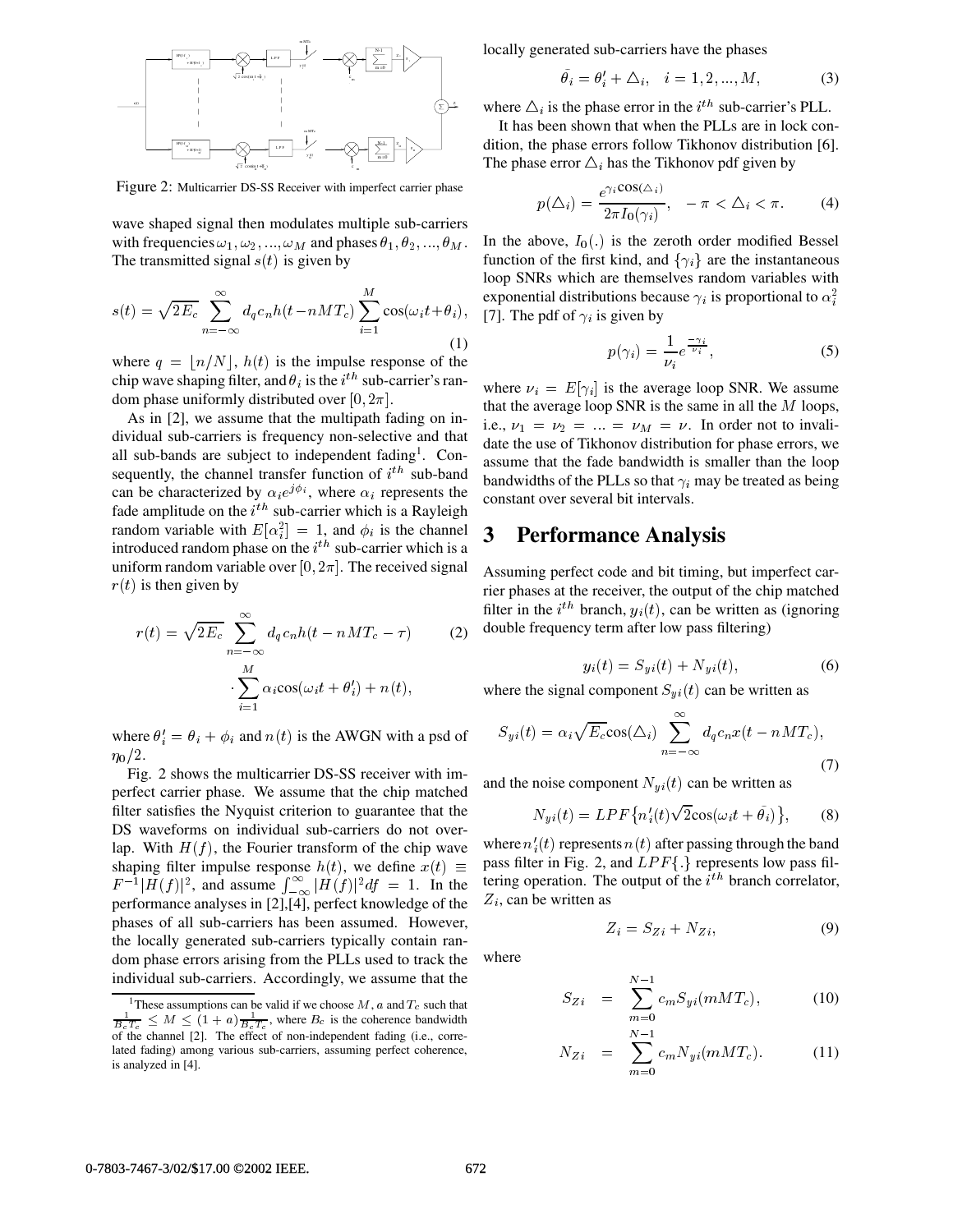Note that signal term  $S_{Z_i}$  contributes to the the mean of  $Z_i$ , and the noise term  $N_{Z_i}$  contributes to the variance of  $Z_i$ . Consequently, the mean of  $Z_i$ , conditioned on  $\alpha_i$ ,  $\Delta_i$ and  $d_a$ , is given by

$$
E[Z_i|\alpha_i, \Delta_i, d_q] = \sqrt{E_c} \alpha_i \cos(\Delta_i)
$$
(12) 3  

$$
\sum_{m=0}^{N-1} \sum_{n=-\infty}^{\infty} d_q c_n c_m x [(m-n)MT_c]
$$

$$
= \pm N \sqrt{E_c} \alpha_i \cos(\Delta_i).
$$
(13)

In the above, we have applied  $x[(m - n)MT_c] = 0$  for  $m \neq n$  since  $|H(f)|^2$  satisfies the Nyquist criterion. The variance of  $Z_i$  is given by the variance of  $N_{Z_i}$  so that

$$
Var{Zi|αi, Δi} = Var{NZi} = Nη0/2 = \sigma2.
$$
 (13)

Now, combine the outputs from all the <sup>M</sup> correlators to form the overall test statistic  $Z$  as

$$
Z = \sum_{i=1}^{M} g_i Z_i, \qquad (14)
$$

where  $g_i$  is the weight with which the  $i^{th}$  correlator output is multiplied before combining. For maximal ratio combining, we set [7]

$$
g_i = \frac{E\{Z_i|\alpha_i, \Delta_i\}}{Var\{Z_i|\alpha_i, \Delta_i\}},
$$
\n(15)

The signal-to-noise ratio,  $\rho$ , at the output of the combiner can be written as

$$
\rho = \frac{E^2(Z|\underline{\alpha}, \underline{\Delta})}{Var(Z|\underline{\alpha}, \underline{\Delta})}
$$
(16)  

$$
= \frac{N^2 E_c}{\sigma^2} \sum_{i=1}^M \alpha_i^2 \cos^2(\Delta_i).
$$

The conditional bit error probability is then given by

$$
p_b(\underline{\alpha}, \underline{\triangle}) = \Phi(-\sqrt{\rho}), \qquad (17)
$$

where

$$
\Phi(x) = \frac{1}{\sqrt{2\pi}} \int_{-\infty}^{x} e^{-t^2/2} dt.
$$
 (18)

The average probability of error  $p_b$  can be obtained by unconditioning on  $\alpha$  and  $\Delta$ , where  $\alpha$  follows Rayleigh distribution and  $\triangle$  depends on the loop SNR  $\gamma$  as per Eqns. (4) and (5). For the case of  $M = 2$ , the above unconditioning involves numerically integrating the following expression

$$
p_b = \int_{\Delta_2 = -\pi}^{\pi} p(\Delta_2) d \Delta_2 \int_{\Delta_1 = -\pi}^{\pi} p(\Delta_1) d \Delta_1 (19) \frac{c}{2}
$$

$$
\int_{\alpha_2 = 0}^{\infty} p(\alpha_2) d \alpha_2 \int_{\alpha_1 = 0}^{\infty} \Phi(-\sqrt{\rho}) p(\alpha_1) d \alpha_1.
$$

As such, the evaluation of the above expression is computationally intensive. Hence, we resort to deriving a simple, inexpensive, yet reasonably accurate, bound on the average probability of error in the following sub-section.

#### **3.1 Derivation of upper bound on BER**

In order to make a crucial approximation in deriving a bound on the bit error probability, we make the assumption that the loop SNRs in all the  $M$  PLLs are quite large, which implies that the phase estimates conditioned on the instantaneous loop SNR  $\gamma$  have small variances<sup>2</sup>. When this condition holds, we may replace  $cos(\Delta_i)$  by its excpected value  $E_{\Delta}[\cos(\Delta_i)]$ , where  $E_{\Delta}$  denotes the expectation with respect to phase error  $\triangle$ . From Eqn. (4)

$$
E_{\triangle}[\cos(\triangle_i)] = \int_0^{2\pi} \cos(\triangle_i) e^{\frac{\gamma_i \cos(\triangle_i)}{2\pi I_0(\gamma_i)}} d\triangle_i
$$
 (20)  
= 
$$
\frac{I_1(\gamma_i)}{I_0(\gamma_i)}.
$$

Note that the factor  $E_{\Delta}[\cos(\Delta_i)] = \frac{I_1(\gamma_i)}{I_0(\gamma_i)} \equiv I(\gamma_i)$  accounts for the degradation due to phase error compared to perfect coherence case. Thus,  $I(\gamma_i)$  can be viewed as a phase error loss factor. In order to simplify the analysis, we approximate this phase error loss function  $I(.)$ by a staircase function having  $N_s$  steps. That is,  $I(\gamma)$  is bounded by the following function  $I^*(\gamma)$ 

$$
I^*(\gamma) = \begin{cases} 0, & \gamma \leq \beta_{N_s} \\ I(\beta_{N_s}), & \beta_{N_s} < \gamma \leq \beta_{N_s - 1} \\ I(\beta_{N_s - 1}), & \beta_{N_s - 1} < \gamma \leq \beta_{N_s - 2} \\ \vdots & \vdots \\ I(\beta_2), & \beta_2 < \gamma \leq \beta_1 \\ I(\beta_1), & \beta_1 < \gamma < \infty, \end{cases} \tag{21}
$$

such that  $\beta_1 > \beta_2 > ... > \beta_{N_s-1} > \beta_{N_s} > 0$ . Fig. 3 illustrates the true  $I(\gamma)$  function and the approximating staircase function  $I^*(\gamma)$  for  $N_s = 3$ . Since the bit error probability is monotonically decreasing with  $I(\gamma)$ , replacing  $I(\gamma)$  with  $I^*(\gamma)$  in the subsequent analysis results in an upper bound on the bit error probability.

For  $N_s$  steps in the approximating function, there are  $N_s + 1$  SNR range bins, *viz.*,  $\{0, \beta_{N_s}\}, \{\beta_{N_s}, \beta_{N_s-1}\},\ldots$  $\{\beta_2, \beta_1\}, \{\beta_1, \infty\}.$  Represent the SNR thresholds using the vector  $\beta = [\beta_{N_s}, \beta_{N_s-1}, ..., \beta_2, \beta_1]$ . Let  $n_0$  loops fall in the SNR range  $\{0, \beta_{N_s}\}\$ ,  $n_1$  loops fall in the SNR range  $\{\beta_{N_s}, \beta_{N_s-1}\}\$ ,  $n_2$  loops fall in the SNR range  $\{\beta_{N_s-1}, \beta_{N_s-2}\}\$ , and so on, such that  $\sum_{i=0}^{N_s} n_i = M$ . The vector  $\mathbf{n} = [n_0, n_1, ..., n_{N_s}]$  subject to the condition  $\sum_{i=0}^{N_s} n_i = M$  then represents a particular combination of the <sup>M</sup> loops falling in various SNR ranges as described

<sup>&</sup>lt;sup>2</sup>The conditional variance of  $cos(\Delta_i)$  has been shown to decrease quickly with increasing  $\gamma_i$  in [5]. For  $\gamma_i > 10$  dB var[cos( $\Delta_i$ )] takes values which are very small fractions of unity.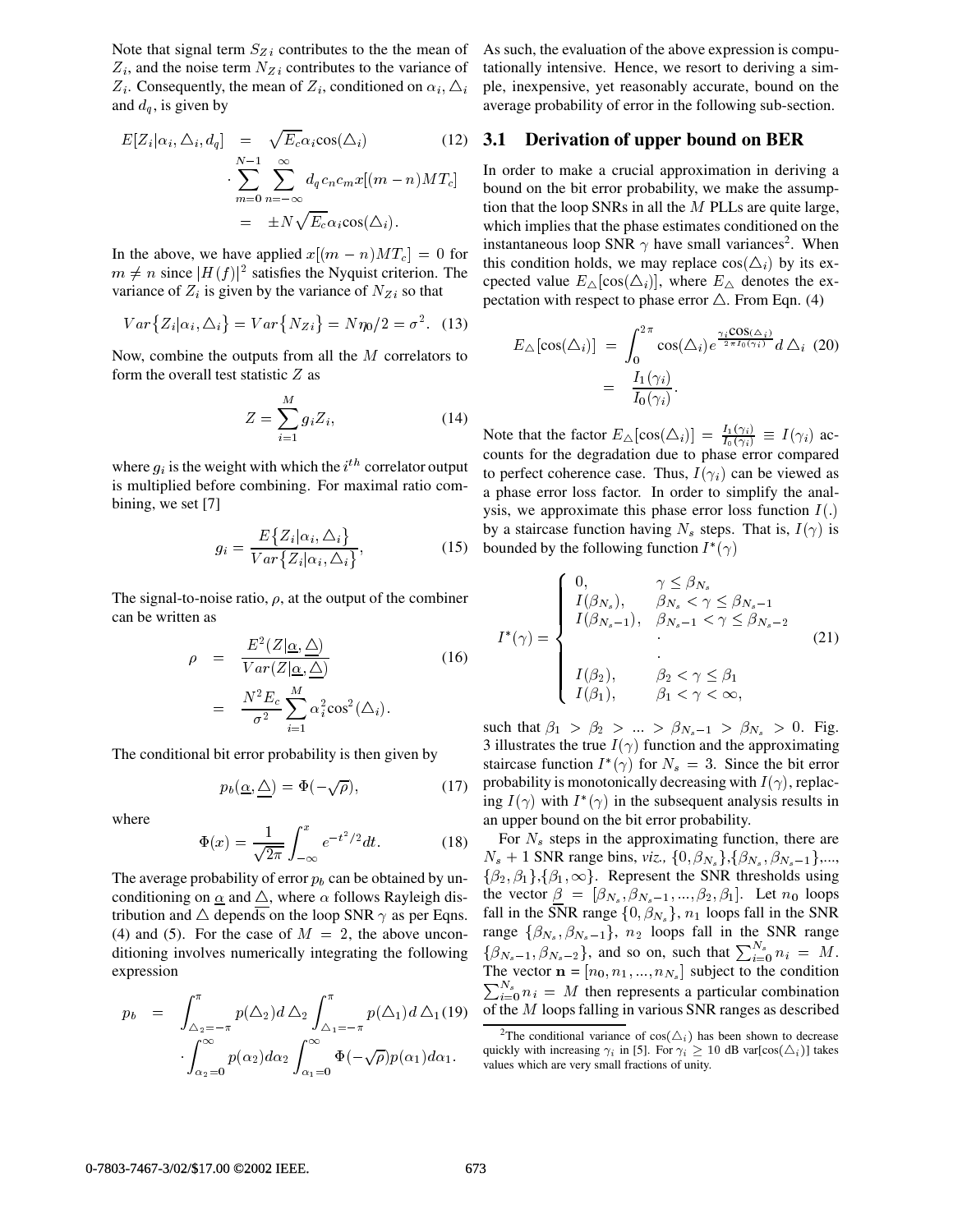

Figure 3: Approximation of the phase error loss function

above. To evaluate the average bit error probability, we carry out the following steps.

- Find the probabilities of all the possible combinations of the occurrence of the vector <sup>n</sup>.
- For each of the above combination vector, determine the conditional bit error probability.
- Find the average bit error probability from the these conditional probabilities. This results in a family of upper bounds on the bit error probability, different for different choice of the threshold vector  $\beta$ .
- Choose the minimum upper bound from this family of upper bounds as the optimum upper bound on the average bit error probability.

In the following, we consider the case where  $M = 2$ and  $N_s = 2$  (a similar procedure applies to other values of M and  $N_s$ ). Let  $P_{n0,n1,n2}(\beta_2,\beta_1)$  represent the probability that  $n_0$ ,  $n_1$ ,  $n_2$  loops fall in the SNR range  $\{0, \beta_2\}, \{\beta_2, \beta_1\}, \{\beta_1, \infty\}$ , respectively. The expression for  $P_{0,0,2}(\beta_2,\beta_1)$  can be written as

$$
P_{0,0,2}(\beta_2, \beta_1) = \prod_{i=0}^{M-1} \int_{\beta_1}^{\infty} p(\gamma_i) d\gamma_i = e^{-2\beta_1/\nu}.
$$
 (22)

Substituting the approximation for  $cos(\Delta_i)$  from Eqn. (20) in Eqn. (16), the signal-to-noise ratio,  $\rho'$ , at the output of the combiner can be written as

$$
\rho' = \frac{N^2 E_c I^2(\beta_1) S}{\sigma^2}, \qquad (23)
$$

where  $S = \sum_{i=1}^{M} \alpha_i^2$ ,  $\sigma_1^2 = \sigma_2^2 = ... = \sigma_M^2 = \sigma^2$ . The conditional bit error probability for this case is given by

$$
P_{b,0,0,2}(\beta_2, \beta_1, S) = \Phi(-\sqrt{\rho'}), \tag{24}
$$

where  $\rho' = \lambda S$ . The pdf of S is difficult to obtain because of the restrictions  $\{\gamma_i\} > \beta_1$ . However, by removing the restrictions on  $\{\gamma_i\}$  (i.e., take the region  $\gamma_i > 0$ instead of  $\gamma_i > \beta_1$ , which gives an approximate pdf of S), the resulting  $S^*$  has a well known distribution and the upper bound remains intact because removing the restrictions is disadvantageous to the receiver and that can only increase the bit error probability. Since the  $\{\alpha_i\}$ are Rayleigh distributed,  $S^*$  is chi-square distributed with 2M degrees of freedom, and the pdf given by  $p(S^*)$  =  $\blacksquare$  $\frac{1}{\Gamma(M)} S^{*(M-1)} e^{-S^*}$ , where  $\Gamma(.)$  is the Gamma function [7] and  $M = 2$ . Now, averaging the conditional bit error probability expression in Eqn. (24) with respect to  $S^*$  we get

$$
P_{b,0,0,2}(\beta_2,\beta_1) = \int_0^\infty \Phi\left(-\sqrt{\lambda S^*}\right) \frac{S^{*(M-1)}}{\Gamma(M)} e^{-S^*} dS^*(25)
$$

The above integral can be derived to be [8]

$$
P_{b,0,0,2}(\beta_2,\beta_1) = \frac{1}{2} \left[ 1 - \mu_1 \sum_{k=0}^{M-1} {2k \choose k} \left( \frac{1 - \mu_1^2}{4} \right)^k \right], (26)
$$

where  $\mu_1 = \sqrt{\frac{\lambda_1}{1+\lambda_1}}$  and  $\lambda_1 = \frac{N^2 E_c I^2(\beta_1)}{2\sigma^2}$ . The expressions for  $P_{b,1,0,1}(\beta_2, \beta_1)$ ,  $P_{b,0,1,1}(\beta_2, \beta_1)$ ,  $P_{b,0,2,0}(\beta_2,\beta_1), P_{b,1,1,0}(\beta_2,\beta_1), P_{b,2,0,0}(\beta_2,\beta_1)$  can be derived in a similar way.

We arrive at a family of upper bounds on bit error probability by averaging over the vector  $\beta$  as follows

$$
P_b(\beta_1, \beta_2) = P_{0,0,2}(\beta_2, \beta_1) P_{b,0,0,2}(\beta_2, \beta_1)
$$
\n
$$
+ P_{1,0,1}(\beta_2, \beta_1) P_{b,1,0,1}(\beta_2, \beta_1) + P_{0,1,1}(\beta_2, \beta_1) P_{b,0,1,1}(\beta_2, \beta_1)
$$
\n
$$
+ P_{0,2,0}(\beta_2, \beta_1) P_{b,0,2,0}(\beta_2, \beta_1) + P_{1,1,0}(\beta_2, \beta_1) P_{b,1,1,0}(\beta_2, \beta_1)
$$
\n
$$
+ P_{2,0,0}(\beta_2, \beta_1) P_{b,2,0,0}(\beta_2, \beta_1).
$$
\n(27)

The optimum upper bound is then obtained by choosing the minimum value among the family of upper bounds given by the above equation, i.e.,

$$
P_b^* = \min[P_b(\beta_1, \beta_2), \beta_1 \ge \beta_2 \ge 0].
$$
 (28)

Note that in deriving the above upper bound two major approximations were made. The first approximation involved approximating the phase error loss function by a staircase function with finite number of steps. The second approximation involved approximating the pdf of <sup>S</sup> by the pdf of  $S^*$ . As we will see in the next section, these approximations do not compromise much on the accuracy of the bounds. In addition, the computational complexity involved in evaluating the bound in Eqn. (28) is quite inexpensive.

#### **4 Numerical results**

We evaluate the bit error performance of coherent multicarrier DS-SS systems with imperfect carrier phase on fading channels using the bounding technique and compare it with the performance in the perfect coherence case. We also establish the tightness of the bound for different values of  $N<sub>s</sub>$  in the approximating function by comparing with the probability of error obtained through the exact expression.

Fig. 4 shows the bit error performance as a function of  $E_b/N_o$  (=MN $E_c/N_o$ ) for a system with  $M = 2$  and  $N = 256$ . The loop SNR is taken to be 10 dB above the